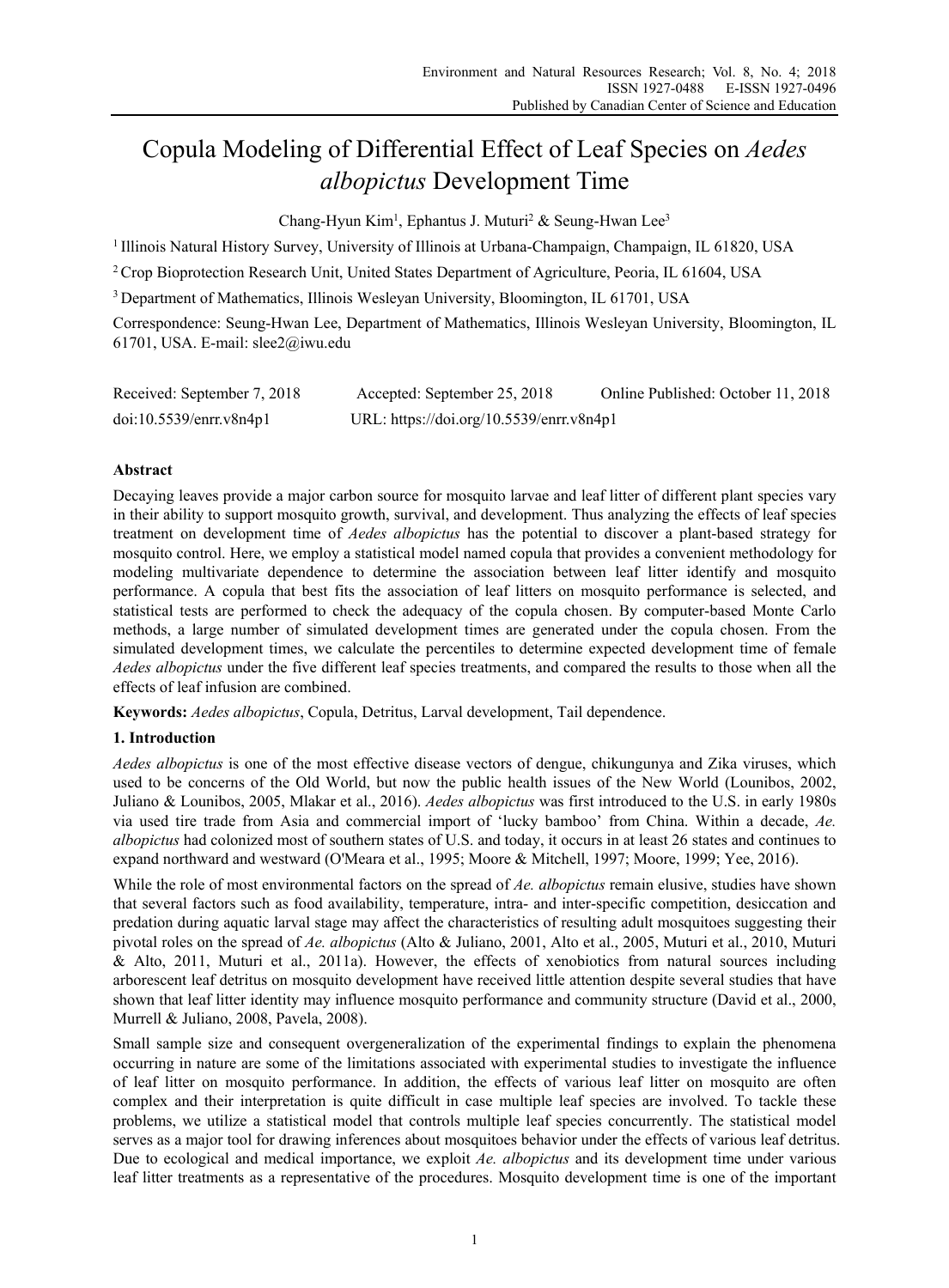elements that affect mosquito ecology (Muturi et al., 2011b). Shorter development time for a mosquito species is usually advantageous as it increases the probability of completing full development processes under limited resources in a habitat. Even in the event of toxic chemical contamination, shorter development time may reduce the duration of exposure, which would consequently increase survivorship. Conversely, longer development time may be beneficial to surviving mosquito under limited food sources as mortality of less tolerant individuals may release them from competition (Barrera, 1996). Also, having long development time may increase a chance of getting accidental addition of food sources such as falling leaves and dead insects (Barrera, 1996). Less commonly, in the event of having chemical contaminants of which toxicity diminishes over time, mosquito species with longer development time is advantageous over others, too.

In the analysis of multivariate data, a commonly used measure of dependence structure is the linear correlation. However the linear correlation cannot capture a non-linear dependence relationship that may exist in the tail regions of the joint distribution (Embrechts et al., 2002). For our data where changes in the tail behavior are important, we use an alternative statistical model named copula (Sklar, 1959) which has much recent attention in the context of modeling multivariate data. A copula provides a convenient way to express multivariate distributions of two or more variables by linking a multivariate distribution and its one-dimensional (univariate) marginal distributions on which the notion of copula is based. In contrast with the linear correlation, a copula captures a wide range of dependence structures that include non-linear association between variables, accounting for how the marginal distributions of data relate to each other. We use copula models to delineate interactions among the development times under several different types of leaf species treatment and to analyze their behaviors during their development.

The most commonly used copulas are elliptical copulas. Elliptical copulas are simply the copulas of elliptical distributions such as Gaussian and Student's t-distributions (Embrecht et al., 2003; Demnarta & McNeil, 2005). The key advantages of elliptical copulas are that they are suitable in modeling symmetric tail dependence structures with multi-dimensions and specify different levels of correlations between the marginal distribution functions.



Figure 1. Contour plots of Gaussian and Student's t-copulas,  $\rho = 0.8$ 

Variation that may lead to a misguided interpretation of data occurs when we use a small sample instead of the entire population. The goals of this paper are to create a multivariate distribution for the development time using an elliptical copula, to generate a large number of realizations from the distribution using Monte Carlo simulation, and finally, to better understand the effect of the leaf litter treatments on the development time by looking at the large simulated data points instead of small observations that may cause a variation in results. Incidentally, we discuss how to select an appropriate copula for our data. As a tool in multivariate modeling, a copula has been successfully applied in many areas including survival analysis (Zheng & Klein, 1995), risk management and financial applications (Breymann et al., 2003; Embrechts et al., 1999, 2003), all of which heavily focus on the extreme value analysis. In this paper, we demonstrate the benefit of using a copula to study *Ae. albopictus* development time under various leaf litter treatments, where extreme values of interest could occur in the tails of the distribution. For comparison, we also include the case when all the effects of leaf infusion are combined.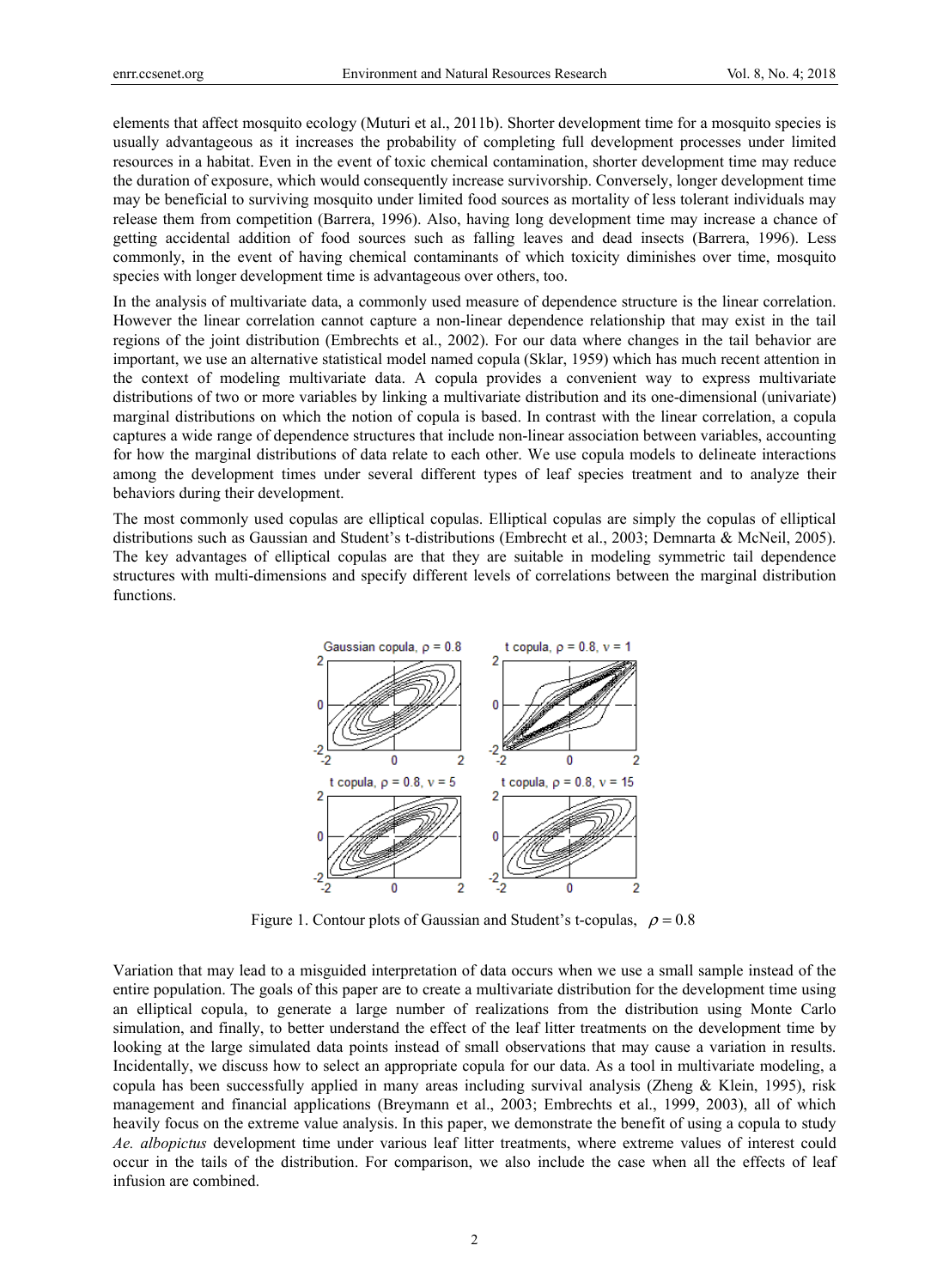This work is organized as follows. Copula and its dependence structure are discussed in Section 2. In Section 3, we describe data, choose a copula that well-explains data association in the tails of the joint distribution, and check the adequacy of the copula chosen. Section 4 presents analysis and interpretation of the development times obtained from the chosen copula. Section 5 concludes this paper.

#### **2. Methodology: Copula**

## *2.1 Copulas*

A random variable associates a numerical value with each outcome of an experiment, determined from some characteristic pertaining to the outcome. Throughout the paper it is assumed that random variables and its possible values (realizations) are denoted by the capital and lower-case letters, respectively. If  $X_1, \ldots, X_n$  are random variables, the multivariate distribution function is

$$
F(x_1, ..., x_n) = P(X_1 \le x_1, ..., X_n \le x_n),
$$

where  $P(A)$  is the probability of A. This multivariate distribution completely describes the dependence between the random variables.

A copula is a function that combines univariate marginal distributions to construct a multivariate distribution with a specific dependence structure (Sklar, 1959). So, it provides a convenient way to construct the multivariate distribution functions of two or more random variables. The foundation of the use of a copula is based on Sklar's theorem (Sklar, 1959; Scheweizer & Sklar, 1983). Sklar's theorem essentially states that if *F* is a multivariate distribution function with marginal distribution functions  $F_1, ..., F_n$ , then there is a copula *C* such that

$$
F(x_1,...,x_n) = C(F_1(x_1),...,F_n(x_n)),
$$
\n(1)

Where  $F_i(x_i)$ ,  $i = 1,...,n$ , are uniformly distributed on [0,1]. We can also rewrite (1) for  $u_i$ ,  $i = 1,...,n$ , to be uniformly distributed on  $[0,1]$ , as

$$
C(u_1,...,u_n) = F(F_1^{-1}(u_1),...,F_n^{-1}(u_n)),
$$
\n(2)

where  $F_1^{-1},..., F_n^{-1}$  denote the quantile functions of the marginal distributions  $F_1,..., F_n$ . The expressions (1) and (2) indicate that any choice of marginal distributions can be used in copula modeling, which is an important feature of a copula. It is also worth noting that the dependence structure depends on the type of copula and not on the choice of marginal distribution. This is most easily understood in terms of the probability density function. Letting *f* be the density function of a multivariate distribution *F* and *c* the density function of a copula *C*, Sklar's theorem postulates

$$
f(x_1,...,x_n) = c(u_1,...,u_n) \times \prod_i f_i(x_i) ,
$$

where  $f_i$ ,  $i = 1,...,n$ , are marginal density functions of  $X_i$ ,  $i = 1,...,n$ . This expression indicates that a multivariate probability density function  $f(x_1, \ldots, x_n)$  can be split into the univariate marginal probability density functions  $f_i(x_i)$  's and the copula density function  $c(u_1, ..., u_n)$  that determines a dependence structure. Hence, it is possible to separately specify standalone distribution functions and the dependence structure determined by the copula, which is the key advantage of using a copula. We demonstrate several different copulas that lead to different dependence structures once the marginal distributions are determined, but the resulting multivariate distributions have the same marginal distributions. Some examples of copulas considered in this work are presented in Section 2.2.

#### *2.2 Elliptical Copulas*

Elliptical copulas are simply the copulas of elliptical distributions such as Gaussian and Student's t-distributions, so it is useful when we look at the symmetry of data (Embrecht et al., 2003; Demnarta and McNeil, 2005; Nelson, 2006). Elliptical copulas are flexible in the sense that they account for co-movement of the random variables in the tails when modeling multi-dimensional dependence structures. This implies that the elliptical copulas capture differences in pairwise dependence structures. Gaussian copula and Student's t-copula are the most commonly used elliptical copulas for analysis of the tail dependence of data. Student's t-copula takes into account joint extreme events in both tails. Unlike Student's t-copula, a Gaussian copula does not allow for extreme events to be dependent, and thus underestimates the possible effects of extreme events in the tails.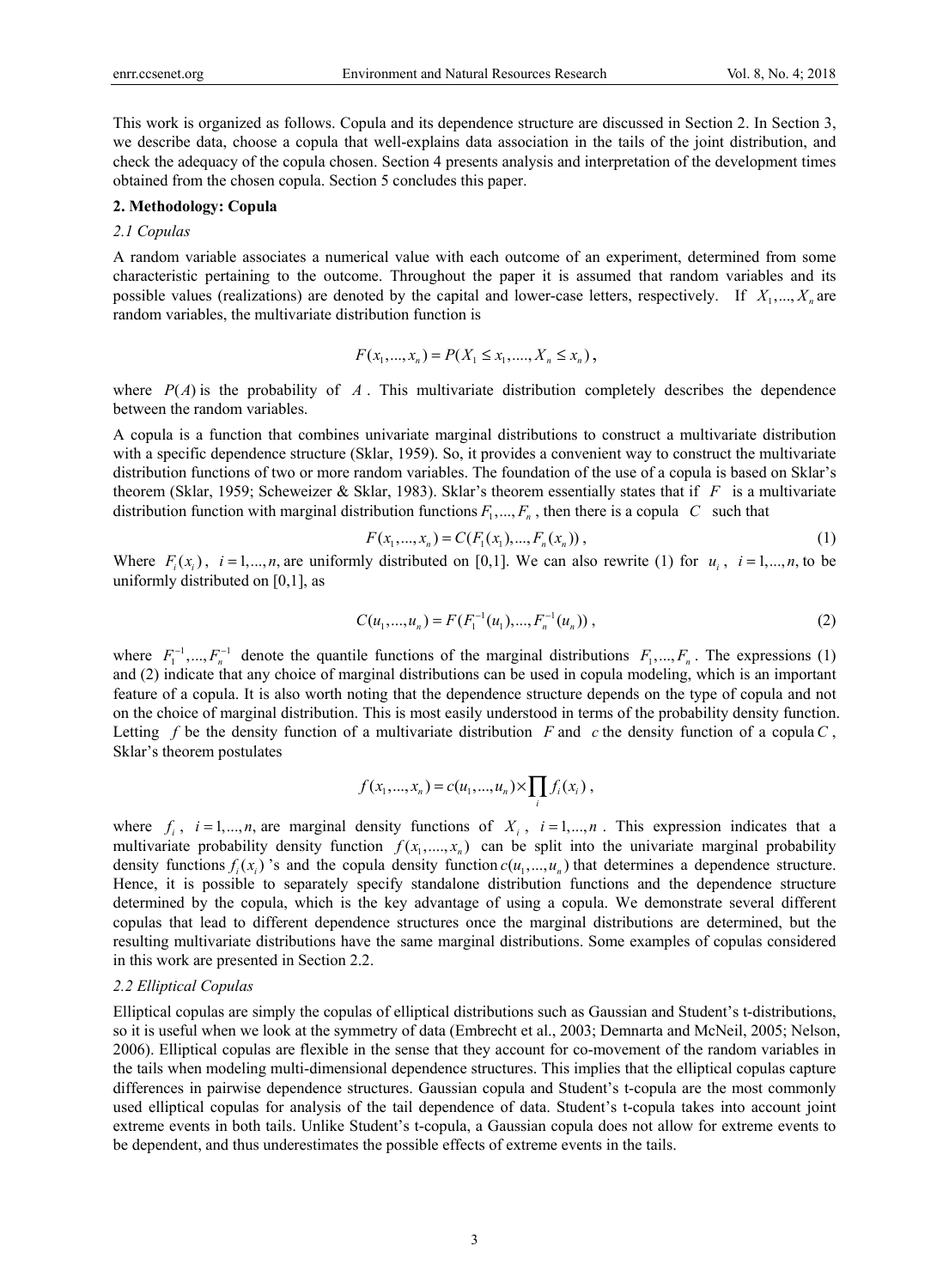#### Gaussian copula

Gaussian copula is the copula of multivariate normal distribution. For  $X_1, \ldots, X_n$ , from (2) it is given by

$$
C_G(u_1,...,u_n) = \Phi_{\rho}(\Phi^{-1}(u_1),...,\Phi^{-1}(u_n)),
$$

where  $\Phi_{\rho}$  denotes the standard multivariate normal distribution function with correlation coefficient matrix  $\rho$ and  $\Phi^{-1}$  the inverse of the standard univariate normal distribution function. In the case of imperfect linear dependence,  $-1 < \rho < 1$ . As the correlation (dependence) parameter approaches -1 and 1, Gaussian copula captures stronger positive and negative linear relationship, respectively, between random variables. The multivariate normal distribution has thin tailed margins, so Gaussian copula is useful when the correlated data rarely appear in the tail regions of the joint distribution. In the presence of extreme values that lead to a heavy-tailed distribution, we need to consider a copula that captures dependence between variables in the tails of the distribution. It is Student's t-copula.

#### Student's t- copula

Student's t-copula is based on the multivariate Student's t-distribution. For  $X_1, \ldots, X_n$ , from (2) it is given by

$$
C_{t}(u_{1},...,u_{n})=t_{\rho,\nu}(t_{\nu}^{-1}(u_{1}),...,t_{\nu}^{-1}(u_{n})),
$$

where  $t_{\rho,\nu}$  denotes the multivariate Student's t distribution function with correlation coefficient matrix  $\rho$  and the degrees of freedom  $v$ , and  $t_v^{-1}$  is the inverse of the standard univariate Student's t distribution function. Compared with Gaussian copula, Student's t-copula includes an additional parameter, namely degrees-of-freedom. This is used to model the tendency for extreme events, located in the tails of the distribution, to jointly occur. The degrees of freedom parameter controls the heaviness of the tails of the distribution. For example, increasing value of the degrees of freedom decreases the tendency to exhibit co-movements of variables in the tails of the distribution. This implies its ability to incorporate tail dependence of variables.

## **3. Data and Modeling**

*3.1 Data* 

#### Leaf-Infusion Water

The leaf species used were black alder (*Alnus glutinusa*), black walnut (*Juglans nigra*), common bald cypress (*Taxodium distichum*), eastern white pine (*Pinus strobes*) and sugar maple (*Acer saccharum*). The leaf species were chosen because they have a widespread distributed in North America and thus most likely to affect aquatic mosquito habitats in nature. The effect of leaf species on larval mosquito development was investigated using leaf-infused water. Defoliated leaves were collected from parks in Champaign County, IL and transported to laboratory for sorting and identification. The leaf identification was carried out according to leaf morphological keys (Tekiela 2006). Bald cypress leaves were a gift from Dr. Barry Alto and were collected and transported from Florida. The leaves were sorted and ground into fine powder in order to synchronize the rate of leaf decomposition. The infusion was prepared by mixing 10 L deionized water and 20 g leaf powder in an 18.9 L plastic container with a lid and fermenting at room temperature for 8 days. The infusion water was filtered using cheese cloth to remove large leaf debris prior to adding mosquito larvae.

#### Mosquito development

The experiments were conducted using F8 generation of *Ae. albopictus* originally from Florida. Microcosms consisted of 360 ml of leaf infusion in 400 ml tri-pour beakers and 40 first instar larvae (∼12h old) were added to each microcosm. No additional food was provided. The microcosms were maintained at 25°C, 14:10 h light-dark cycle and 70% relative humidity. Every 10 days, the tri-pour beakers were supplemented with 0.25 g of leaf powder until all larvae in the container had either pupated or died. The microcosms were monitored for pupation every 24 hours. Pupae were collected and placed individually in a cotton sealed vial containing distilled water until eclosion. The species, sex and date of adult emergence was recorded for each individual mosquito. The experiments were replicated 3 times.

Mosquito development time is defined as the length of time in days from egg hatching to adult emergence. Designating the date for egg hatching as day 0, the development time was calculated by subtracting the date of egg hatching from the date of adult emergence. Only individual female *Ae. albopictus* which successfully emerged into live adults were included in the data while individuals which died at pupal stage or during eclosion were excluded.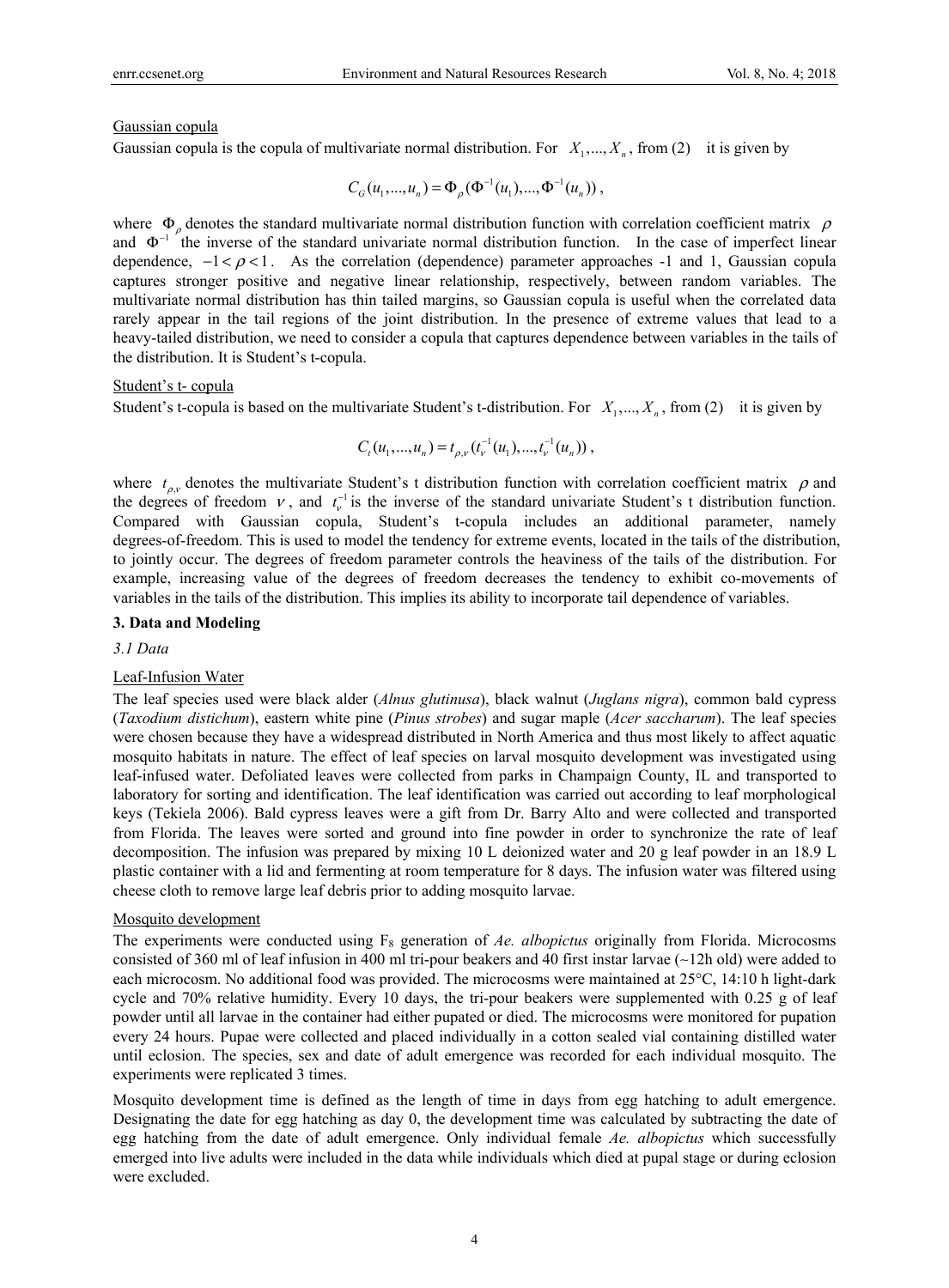Because different leaf litter showed different level of inhibition on mosquito larval development, the number of emerged adult mosquitoes varied depending on the type of leaf detritus infusion. Among 5 different leaf species tested in the study, sugar maple infusion produced 28 female *Ae. albopictus* from triplicate experiment runs. In order to obtain the same sample size across the different leaf species, the data points collected from 3 replicates within a leaf litter treatment were combined and then 28 data points were randomly selected using computer generated random integer that was pre-assigned for each data point.

We paid special interest in both upper (longer development time) and lower (shorter development time) tails of distribution of *Ae. albopictus* development time under various leaf litter treatments. Shorter development time for a mosquito species under xenobiotic chemical contaminants with inhibitory effects is usually beneficial to surviving mosquitoes as it may reduce the duration of larval exposure to toxic chemicals and the risk of desiccation (Muturi et al. 2011b). Conversely, longer development time under xenobiotic inhibitory chemicals may increase the chances of survival because mortality of individuals that are not tolerant to the chemical contaminants may release tolerant individuals from competition on shared resources (Muturi et al. 2011b). Also, mosquito larvae that are tolerant to chemical contaminants may persist long enough until the effect of chemicals diminishes by time.

## *3.2 Marginal Distribution*

For development time data described in Sections 3.1, appropriate marginal distributions that are plugged in the copula function can be found via graphical and numerical methods. Let  $X_i$   $i = 1,...,n$ , be a random sample of size *n* and  $x_i$ ,  $i = 1,...,n$ , be the realizations of  $X_i$ 's that have the distribution function  $F(x)$ . This  $F(x)$  is a theoretical quantity which is estimated by the empirical distribution function, defined as

$$
\hat{F}(x) = \frac{1}{n} \sum_{i=1}^{n} I(x_i \le x),
$$
\n(3)

where  $I(x_i \leq x)$  is the indicator function which is defined to be 1 when  $x_i \leq x$  holds, and equals 0 otherwise. The (theoretical) distribution function gives the probability that a random variable is less than a given value. The empirical distribution function is quite similar, the difference being that the empirical distribution is computed by data, not the theoretical distribution function that describes the parent distribution. So, it is expected that the empirical distribution function resembles the distribution function that fits data. Consequently, if the theoretical distribution function,  $F$ , appropriately describes data, the plot of  $F$  versus  $F$  will be close to each other. For example, Figure 2 (left) shows that the empirical distribution for the development time of female *Ae. albopictus* emerged from black alder infusion treatment is fairly close to the logistic distribution. Another graphical method is called the Probability-Probability (P-P) plot which will be approximately linear if the assumed model is correct. Figure 2 (right) displays that there appears to be no significant linear departure of the graph points from the straight line that is the reference diagonal line. From both graphical methods, it seems reasonable that the logistic distribution fits the data well.

There are numerical model checking methods that lead to more objective ways to examine if the distribution function chosen is an appropriate distributional model for data. We utilize the Kolmogorov-Smirnov and Anderson-Darling tests. Both are tests based on the empirical distribution function. Specifically, the Kolmogorov-Smirnov test uses maximum difference between the empirical distribution and the theoretical distribution. The Anderson-Darling test is more sensitive in the tails of the distribution, using the average weighted squared distance between the empirical distribution and the theoretical distribution. An optimal marginal distribution is one that minimizes these distance functions.



Figure 2. Empirical distribution (left) and P-P plot (right), Black Alder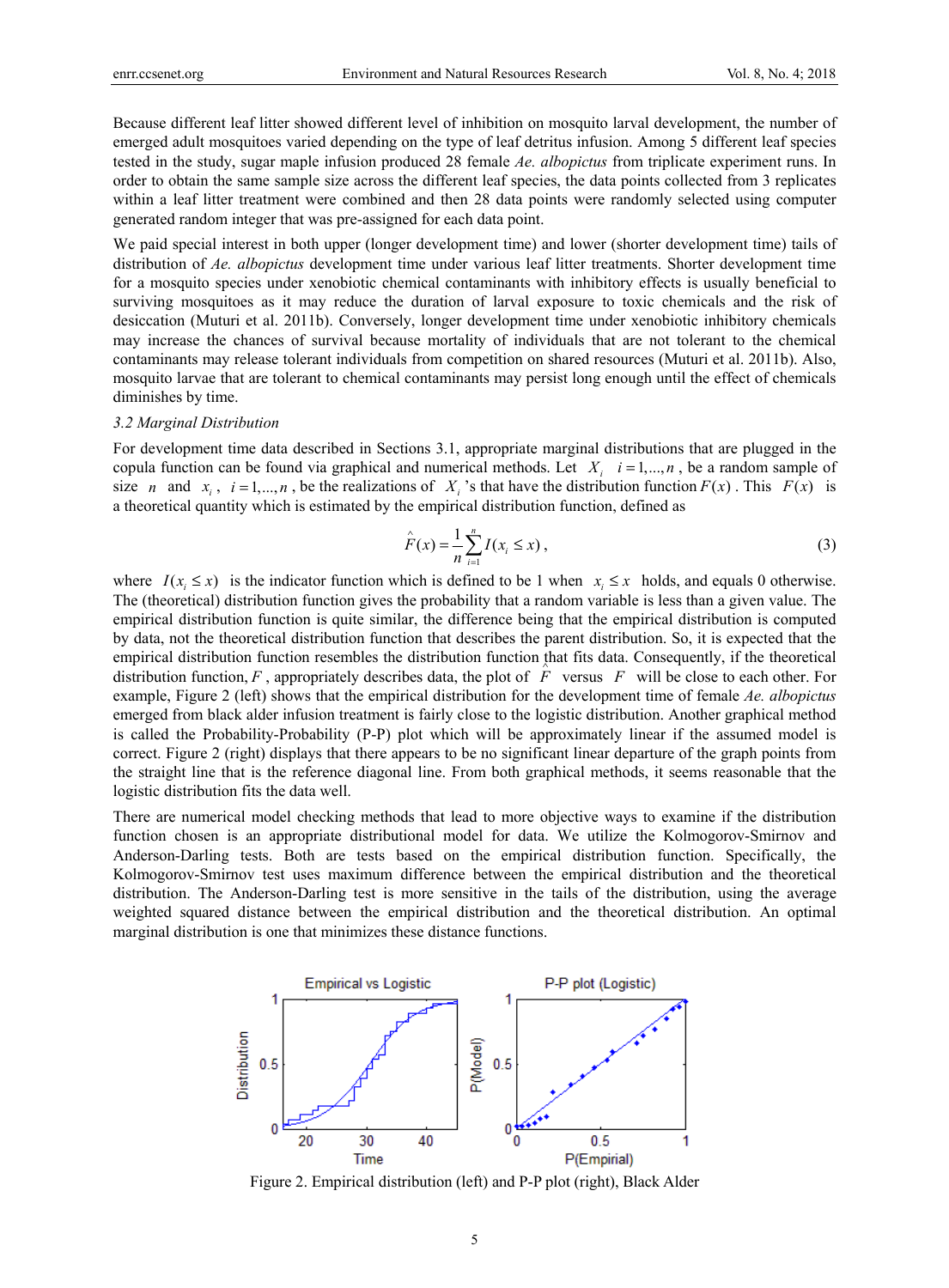Judging from the two criteria above, along with the graphical methods, we arrive at the distributions summarized in Table 1 that may best fit the data. Each distribution has the numerical descriptive measures called parameters that completely describe location and shape of a parent distribution. Table 1 also shows estimates of the distribution parameters obtained by the maximum likelihood method.

Table 1. Distribution and descriptive statistics for the development time of *Ae. albopictus* under various leaf infusion treatments

| Leaf Species        | Distribution | <b>Parameter Estimation</b>       | Mean   | Std. Deviation |
|---------------------|--------------|-----------------------------------|--------|----------------|
| <b>Black Alder</b>  | Logistic     | $\sigma = 3.8241$ , $\mu = 30.5$  | 30.5   | 6.9362         |
| <b>Black Walnut</b> | Normal       | $\sigma$ =6.3482, $\mu$ =31.679   | 31.679 | 6.3482         |
| Common Bald Cypress | Gumbel (Min) | $\sigma$ =4.304, $\mu$ =27.27     | 24.786 | 5.52           |
| Eastern White Pine  | Gumbel (Min) | $\sigma$ =10.489, $\mu$ =52.733   | 46.679 | 13.452         |
| Sugar Maple         | Gamma        | $\alpha$ =42.283, $\beta$ =1.1327 | 47.893 | 1.3919         |

#### *3.3 Modeling*

We use copula-based multivariate models to analyze development time of *Ae. albopictus* under 5 different leaf species treatments. Because inadequate models result in underestimating or overestimating the true development significantly, it is important to choose an appropriate copula model that will lead to reliable multivariate outcomes. This section searches a copula that may best fit the data and tests the null hypothesis that the copula chosen is statistically significant. The procedures are based on the empirical copula introduced by Deheuvels (1978).

The empirical distribution computed by data estimates the unknown parent distribution of the data points in the sample. Similar to the empirical distribution that approximates an unknown parent distribution, the empirical copula, denoted by *C* , of the sample estimates the theoretical (or equivalently, parametric) copula. It is in fact a transformation of the empirical distribution, defined as, for a pair of data  $(x, y)$ ,

$$
\hat{C}(x, y) = \hat{H}(\hat{F}(x), \hat{G}(y)),\tag{4}
$$

where  $\hat{H}$ ,  $\hat{F}$  and  $\hat{G}$  are defined in the same manner as (3). The best copula is chosen in such a way that the distance of the empirical copula *C* and the theoretical copula *C* is minimized. Since some values of the distance are positive and some negative, in practice, the squared distance of them is considered, as will be seen in (5). From the procedures, Student's copula with 10 degrees of freedom was chosen as the one that best fits the association of the development time of *Ae. albopictus* under various leaf species treatments considered.

Although Student's t-copula with  $v = 10$  fits best among others, there is no guarantee that it actually fits the data in an absolute sense. We need to check whether the copula represents the true dependence structure. To this end, it is essential to test the null hypothesis that the copula chosen is statistically appropriate versus the alternative hypothesis that the copula does not actually fit data. The procedures are based on a statistic calculated from a sample. Its value is used to decide whether or not the null hypothesis is rejected in the hypothesis testing. Similar to Genest and Rémillard (2008) and Genest et al. (2009) that use the distance of the copula and its estimated version called the empirical copula, consider the Cramér-von Mises type statistic defined as

$$
T = n \int_0^1 \left\{ \hat{C} - C \right\}^2 d\hat{C}, \qquad (5)
$$

where  $\hat{C}$  is the empirical copula defined in (4) and *C* is the assumed theoretical copula. If the copula *C* appropriately describes data, the behaviors of *C* obtained from a sample and *C* specified theoretically will be close to each other. Therefore, the statistic *T* can be used to assess the adequacy of the assumed copula. A small value of *T* indicates that the assumed copula is adequate for a given data set. On the other hand a large value of *T* shows that the specified copula is not appropriate for the data.

The statistic is converted to a probability called a *p* − value that measures the strength of evidence in support of the null hypothesis. Let *t* be a value as a result of *T* in (5). Then, the *p* − value is the conditional probability of observing a statistic as extreme as *t* , the observation of *T* , assuming that the null hypothesis is true. A small *p* − value provides evidence that the null hypothesis is rejected because the probability in terms of *p* − value says the observed data are unlikely when the null hypothesis is true. A large *p* − value provides evidence that the null hypothesis is retained. We use this *p* − value as a numerical measure of how well Student's t-copula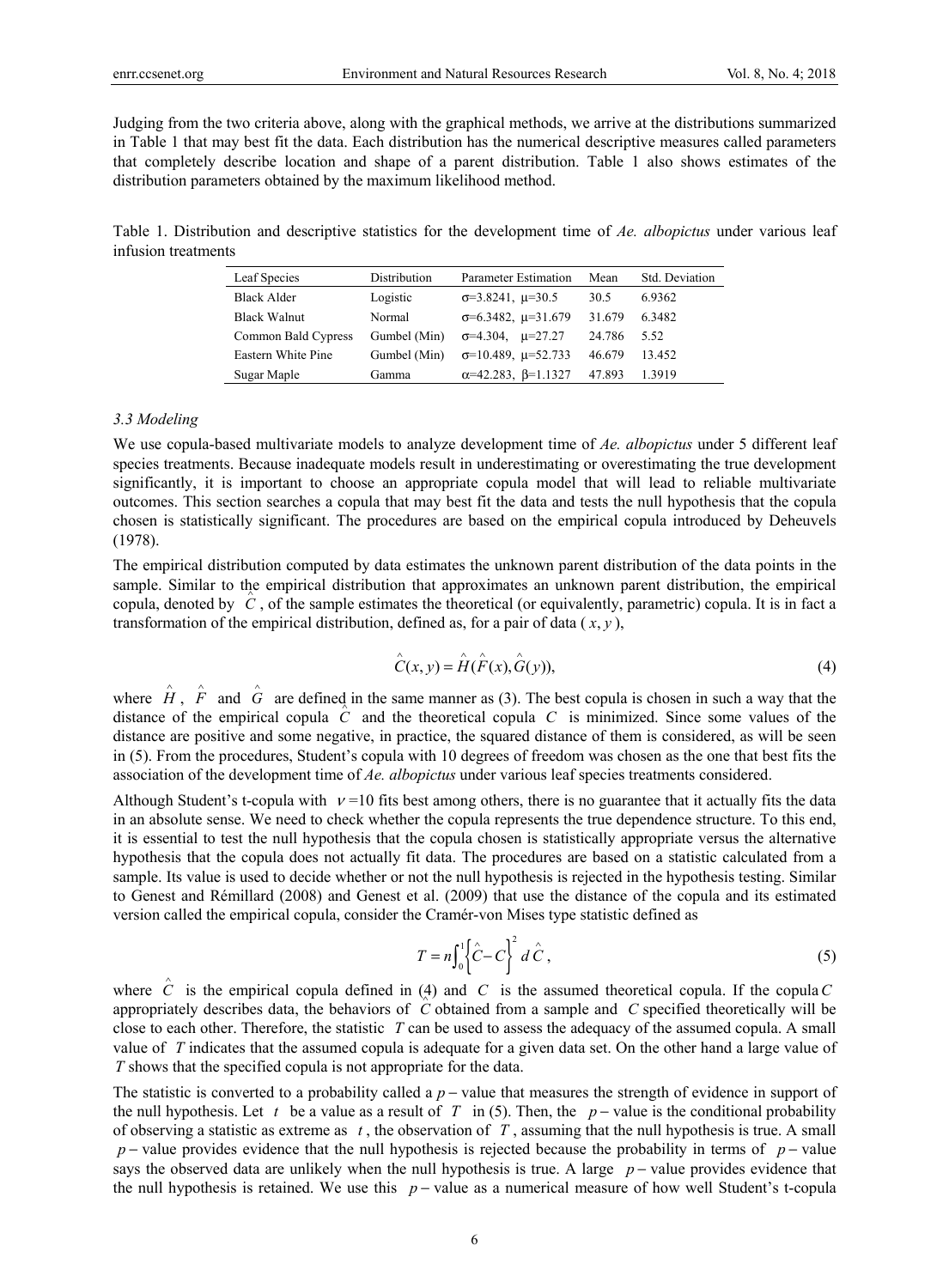with 10 degrees of freedom fits data. For the comparative study in the assessment, we also include Gaussian copula that does not have tail dependence and Student's t-copula with 20 degrees of freedom. The use of a Gaussian copula will observe the consequence of ignoring extreme events. Student's t-copula with 20 degrees of freedom have relatively small amount of the association in the tails of the distribution, when compared to Student's t-copula with 10 degrees of freedom.

As with Lee and Yang (2007), the *p* − values, defined as  $P(T \ge t)$ , are approximated through Monte Carlo method such as the Bootstrap (Efron and Tibshirani, 1993). Again, note that lower the *p* − value, the less likely the goodness of fit is. Based on the re-sampling procedures, the estimated *p* − values for Student's copulas with 10 and 20 degrees of freedom are 0.6350 and 0.3255, respectively. Gaussian copula yields the *p* − value of 0.1742. The results indicate that the three copulas considered are appropriate models for the data, and the outcomes based on the copulas are reliable. Especially, Student's t-copula with 10 degrees of freedom has the largest *p* − value, among others. That is, Gaussian copula and Student's t-copula with 20 degrees of freedom are less correctly specified, so its performance is inferior to Student's copula with 10 degrees of freedom. The *p* − values also imply that actual extreme events in the data could happen more often than forecasted by Gaussian copula.

#### **4. Results**

#### *4.1 Dependence Structure*

We first present how data are simulated by re-sampling according to copula. From a large number of simulated data points, inferences and analysis on the development time of *Ae. albopictus* can become more systematic, reliable and accurate. The following algorithm outlines the Monte Carlo simulation scheme that generates random variables, whose multivariate distributions are Gaussian and Student's t-copulas: Set  $x_i = F_i^{-1}(u_i)$ ,  $i = 1,...,n$ , and generate a random sample following Student's  $t$  and Gaussian copulas. At the last stage, repeat the Monte Carlo simulation steps *m* times to generate *m* pairs of  $(x_1, ..., x_n)$ .



Figure 3. Scatter plot of the development times of *Ae. Albopictus*



Figure 4. Student's t-copula with  $v = 10$ , 500 simulated realizations

As demonstrated in Figure 1 in Section 2, the behavior in the tails of the distribution depends solely on the type of copula and not on the choice of marginal distribution. Therefore, for copula-based Monte Carlo simulation, care must be taken to select an appropriate copula model. Poorly chosen copula may lead to some undesirable results due to a failure to correctly identify dependence structure in the sample. In Section 3, we have chosen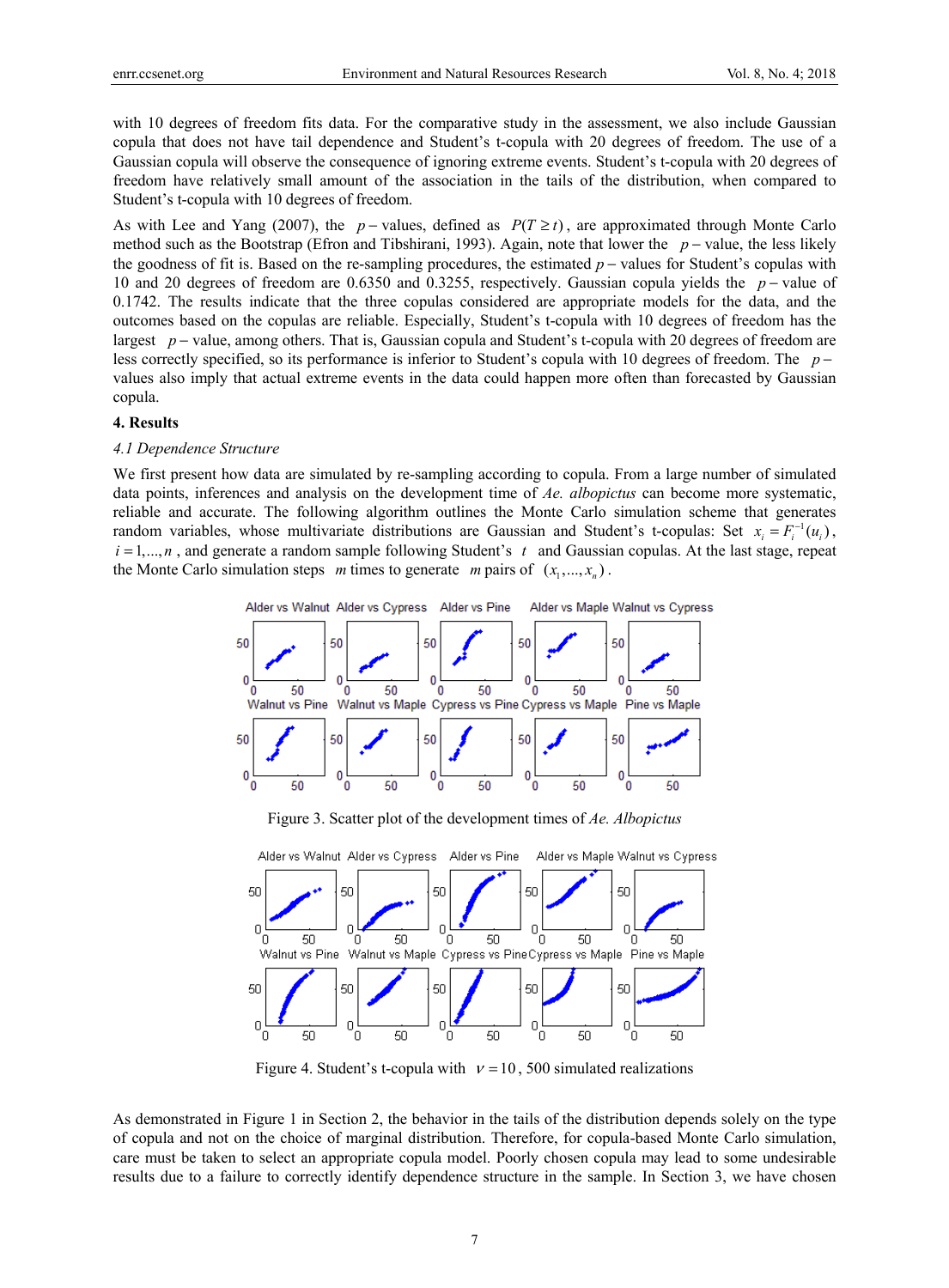Student's t-copula with 10 degrees of freedom as the best copula for our data among others. Figure 3 shows the scatter plots of data, and Figure 4 displays the scatter plots of 500 simulated realizations from the Student's t-copula in association with the marginal distributions listed in Table 1. Figure 4 clearly demonstrates that there are strong positive effects between the leaf species. Unlike the usual linear correlation coefficient, Student's t-copula captures non-linear trends as well as linear trends. For example, linear relationship on mosquito development time was found from treatments of black alder vs. black walnut, black alder vs. sugar maple, black walnut vs. sugar maple, and bald cypress vs. eastern white pine. On the other hand, non-linear relationship was observed from black alder vs. bald cypress, black alder vs. eastern white pine, black walnut vs. bald cypress, black walnut vs. eastern white pine, bald cypress vs. sugar maple and eastern white pine vs. sugar maple. In the linear relationship, it can be interpreted that the effect of the two different leaf litter treatments on the development time of *Ae. albopictus* would be constant from early to late development time. In case the relationship is non-linear, the effect of two different leaf species treatment on the development time of *Ae. albopictus* would vary depending on part of development time. For example, the development time of *Ae. albopictus* under the black alder and eastern white pine treatment would be affected more by black alder than by eastern white pine at late development time. In another example, the treatments of bald cypress vs. sugar maple indicates that the development time of *Ae. albopictus* would be more affected by sugar maple than by bald cypress at late development time and the effect would be reversed at early development time.

## *4.2 Development Time Expectancy*

We identify and measure the anticipated development time through simulated development times. To this end, based on Student's t-copula with  $v = 10$ , we generate a large number of realizations for five random variables that represent the five leaf species. Specifically, letting  $X_1, X_2, X_3, X_4$  and  $X_5$  be random variables that represent Black Alder, Black Walnut, Common Bald Cypress, Eastern White Pine and Sugar Maple leaf infusion treatments, respectively, we generate 20,0000 realizations of the random variables. That is,  $20,0000 x$  is  $(i=1,...,5)$  are simulated from 28 original data points using Student's t-copula with  $v=10$ . Based on the simulated realizations, the averages for  $x_1$ ,  $x_2$ ,  $x_3$ ,  $x_4$  and  $x_5$  are 30.5418, 31.7152, 24.8212, 46.7644 and 47.9355, respectively.

| Per $(\% )$ | 0.1     | 0.5     | 1       | 5     | 10    | 30                  | 50    | 70                       | 90    | 95    | 99    | 99.5  | 99.9  |
|-------------|---------|---------|---------|-------|-------|---------------------|-------|--------------------------|-------|-------|-------|-------|-------|
|             |         |         |         |       |       | <b>Black Alder</b>  |       |                          |       |       |       |       |       |
| $SP*$       | 3.82    | 9.94    | 12.72   | 19.14 | 22.04 | 27.23               | 30.47 | 33.73                    | 38.91 | 41.81 | 48.28 | 51.03 | 57.78 |
| $CA**$      | 0.20    | 6.18    | 8.83    | 15.16 | 17.96 |                     |       |                          | 43.00 | 45.81 | 52.26 | 55.06 | 61.54 |
|             |         |         |         |       |       | <b>Black Walnut</b> |       |                          |       |       |       |       |       |
| <b>SP</b>   | 11.92   | 15.17   | 16.81   | 21.17 | 23.50 | 28.33               | 31.66 | 34.99                    | 39.80 | 42.14 | 46.56 | 48.21 | 51.66 |
| CA          | 10.21   | 13.17   | 14.61   | 18.48 | 20.46 |                     |       | $\overline{\phantom{a}}$ | 42.86 | 44.85 | 48.79 | 50.28 | 53.39 |
|             |         |         |         |       |       | Common Bald Cypress |       |                          |       |       |       |       |       |
| <b>SP</b>   | $-2.81$ | 4.10    | 7.31    | 14.35 | 17.53 | 22.81               | 25.67 | 28.06                    | 30.86 | 32.01 | 33.88 | 34.51 | 35.71 |
| <b>CA</b>   | $-6.98$ | $-0.17$ | 2.88    | 9.96  | 13.05 |                     |       |                          | 32.27 | 33.15 | 34.69 | 35.23 | 36.26 |
|             |         |         |         |       |       | Eastern White Pine  |       |                          |       |       |       |       |       |
| SP          | $-20.6$ | $-3.62$ | 3.87    | 21.31 | 28.98 | 41.86               | 48.85 | 54.66                    | 61.48 | 64.27 | 68.87 | 70.37 | 73.30 |
| <b>CA</b>   | $-30.6$ | $-14.1$ | $-6.74$ | 10.53 | 18.05 |                     |       | ٠                        | 64.92 | 67.06 | 70.83 | 72.11 | 74.61 |
|             |         |         |         |       |       | Sugar Maple         |       |                          |       |       |       |       |       |
| SP          | 28.24   | 30.89   | 32.34   | 36.39 | 38.67 | 43.74               | 47.49 | 51.45                    | 57.54 | 60.67 | 66.81 | 69.19 | 74.50 |
| <b>CA</b>   | 26.87   | 29.24   | 30.46   | 33.91 | 35.77 |                     |       |                          | 61.70 | 64.45 | 70.12 | 72.37 | 77.23 |
|             |         |         |         |       |       | Aggregate           |       |                          |       |       |       |       |       |
| SP          | 4.27    | 11.33   | 14.65   | 22.48 | 26.15 | 32.80               | 36.82 | 40.57                    | 45.71 | 48.17 | 52.87 | 54.64 | 58.55 |
| <b>CA</b>   | $-0.03$ | 6.90    | 10.04   | 17.63 | 21.07 |                     |       |                          | 48.94 | 51.05 | 55.32 | 56.99 | 60.59 |

Table 2. Development time estimates (in days), Student's t-copula with  $v = 10$ 

 $*SP =$  sample percentile,  $*<sup>*</sup>CA =$  conditional average.

For a sample of *m* observations, when the observations are ordered from small to large, the resulting ordered data are called the order statistics of the sample. The *p* th percentile is the value of the order statistics of *m* observations that exceeds *p* % of the observations and is less than the remaining (100 − *p*)%. For example, the 60th percentile means that 60% of all the observations are less than it and 40% are greater. The 50th percentile is called the median. To estimate the maximum feasible development time for *Ae. albopictus* that interacts with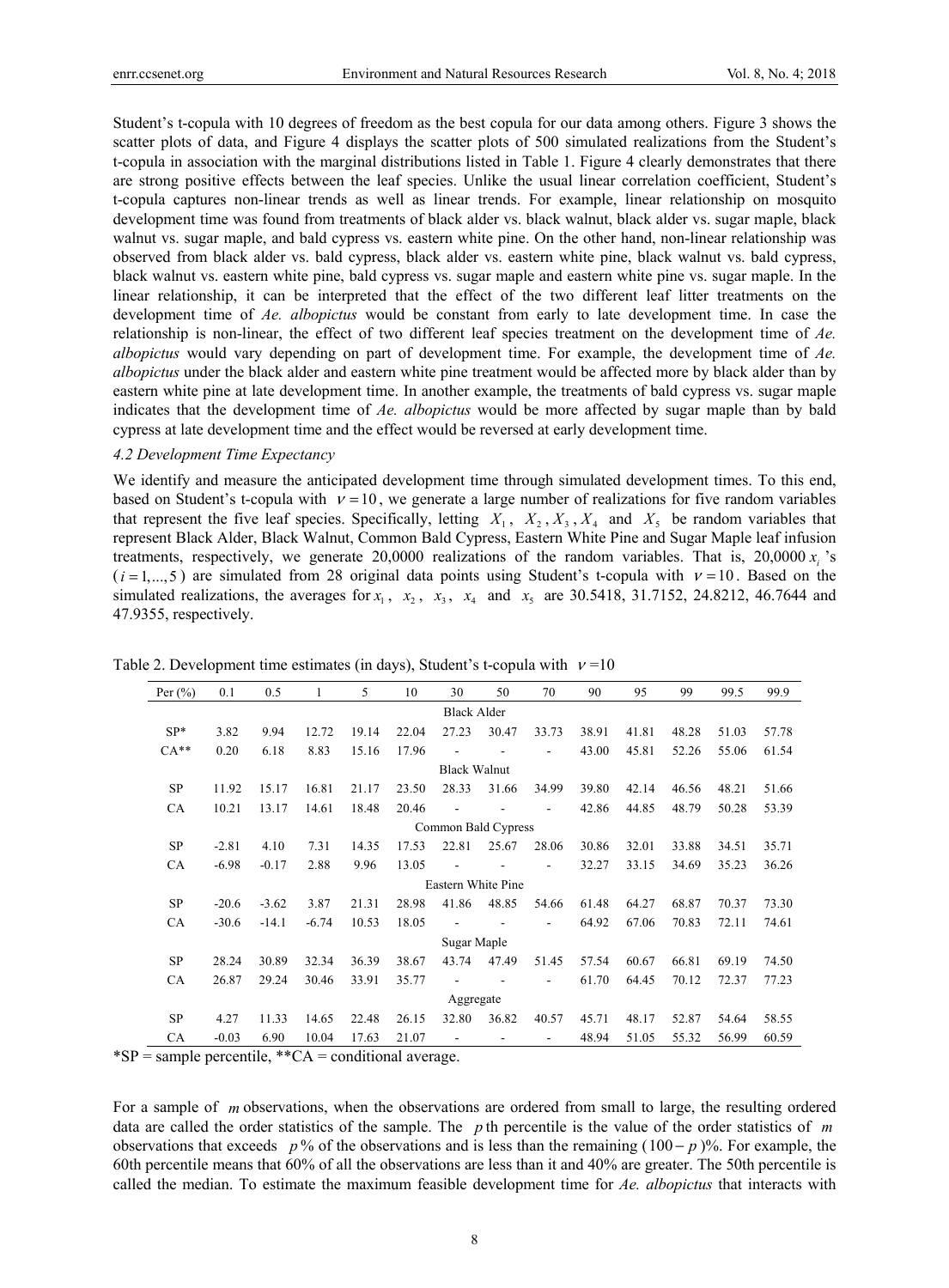different leaf species, we use the 95th, 99th, 99.5th and 99.9th percentiles of a simulated sample of size 200,000. These imply estimated values at risk at 95, 99, 99.5 and 99.9 percent confidence levels, i.e., 95%, 99%, 99.5% and 99.9% longest development times, respectively. To measure the minimum feasible time in the lower tail, we use the 0.1th, 0.5th, 1th and 5th percentiles. For comparison, we also calculate other sample percentiles such as the 10th, 30th and 50th percentiles. This measurement technique is similar to the notion of Value at Risk often used in the area of financial risk management (Jorion, 2007) to hedge risks. Based on 200,000 simulated realizations, Table 2 reports various the percentiles of the mosquito development times under the five different leaf species treatments. For example, at the level of 95 % confidence, female *Ae. albopictus* emerged from eastern white pine infusion would have the longest development time of 64.27 days, while female mosquitoes from bald cypress infusion would have the shortest development time of 32.01 days. Some negative values are located in the lower tails in bald cypress and eastern white pine treatment groups. Development time cannot be a negative value. They just fall into negative territory due to a basic distributional property applied, and so have no practical meaning. Conditional average is also used to investigate the anticipated development time. This averages data over all levels greater (lower) than or equal to a specific percentile in the upper (lower) tail of the distribution for each sample, telling us the averaged size of the development time that excesses the percentile. For example, Sugar Maple that has a 95th percentile of 60.67 has 64.45 as the conditional average at 95% confidence level.

In study of development time under several leaf species, it is worth using an aggregate distribution of the five different leaf species used. Consider a linear combination of  $X_1, \ldots, X_5$ ,

$$
G = w_1 X_1 + w_2 X_2 + w_3 X_3 + w_4 X_4 + w_5 X_5,
$$

where  $w_1, ..., w_s$  are the weights corresponding to each  $X_i$  taken on the real number such that  $\sum_{i=1}^{5} w_i = 1$ . In this work, we assume that it is equally likely to avoid a possible bias that may cause erroneous percentiles when no information about the weight is available. That is, the weight used for each variable is 0.2. Let *g* be a realization of *G* . Then, we have 200,000 *g* 's by generating 200,000  $x_i$  's. Based on the distribution of *G* with 200,000 *g* 's, Table 2 also shows the percentiles of the aggregate distribution for which the average is 36.36. The results indicate that the expected development time for a female *Ae. albopictus* would be 48.17 days at the level of 95 % confidence when the effects of all leaf litter treatments are combined, which would be longer than the time for a mosquito emerging from bald cypress infusion and shorter than the time for a mosquito emerging from eastern white pine.

| Per $(\% )$        | 0.1                 | 0.5     | 1       | 5     | 10    | 30                 | 50    | 70    | 90    | 95    | 99    | 99.5  | 99.9  |
|--------------------|---------------------|---------|---------|-------|-------|--------------------|-------|-------|-------|-------|-------|-------|-------|
| <b>Black Alder</b> |                     |         |         |       |       |                    |       |       |       |       |       |       |       |
| $SP*$              | 3.71                | 10.28   | 12.98   | 19.27 | 22.14 | 27.14              | 30.50 | 33.76 | 38.92 | 41.74 | 47.92 | 50.67 | 57.00 |
| $CA**$             | 0.31                | 6.34    | 9.06    | 15.31 | 18.08 |                    |       |       | 42.91 | 45.64 | 51.84 | 54.55 | 60.67 |
|                    | <b>Black Walnut</b> |         |         |       |       |                    |       |       |       |       |       |       |       |
| <b>SP</b>          | 11.92               | 15.32   | 16.92   | 21.24 | 23.55 | 28.34              | 31.68 | 35.03 | 39.81 | 42.10 | 46.36 | 47.97 | 51.27 |
| CA                 | 10.35               | 13.31   | 14.76   | 18.58 | 20.54 |                    |       |       | 42.80 | 44.74 | 48.56 | 50.03 | 53.00 |
|                    | Common Bald Cypress |         |         |       |       |                    |       |       |       |       |       |       |       |
| SP                 | $-2.67$             | 4.51    | 7.54    | 14.49 | 17.59 | 22.82              | 25.69 | 28.08 | 30.86 | 31.99 | 33.81 | 34.43 | 35.59 |
| <b>CA</b>          | $-6.66$             | 0.08    | 3.13    | 10.11 | 13.17 |                    |       |       | 32.25 | 33.11 | 34.61 | 35.14 | 36.12 |
|                    |                     |         |         |       |       | Eastern White Pine |       |       |       |       |       |       |       |
| <b>SP</b>          | $-20.2$             | $-2.80$ | 4.55    | 21.61 | 29.20 | 41.89              | 48.87 | 54.72 | 61.48 | 64.23 | 68.68 | 70.16 | 73.00 |
| CA                 | $-30.0$             | $-13.4$ | $-6.10$ | 10.93 | 18.37 |                    |       |       | 64.86 | 66.97 | 70.63 | 71.92 | 74.32 |
|                    |                     |         |         |       |       | Sugar Maple        |       |       |       |       |       |       |       |
| <b>SP</b>          | 28.12               | 31.04   | 32.45   | 36.46 | 38.75 | 43.76              | 47.51 | 51.49 | 57.55 | 60.61 | 66.58 | 68.93 | 73.91 |
| <b>CA</b>          | 26.96               | 29.34   | 30.59   | 33.99 | 35.85 |                    |       | ۰     | 61.62 | 64.31 | 69.81 | 72.02 | 76.59 |
|                    |                     |         |         |       |       | Aggregate          |       |       |       |       |       |       |       |
| <b>SP</b>          | 4.18                | 11.70   | 14.92   | 22.62 | 26.26 | 32.82              | 36.85 | 40.61 | 45.71 | 48.13 | 52.64 | 54.41 | 58.14 |
| <b>CA</b>          | 0.25                | 7.16    | 10.32   | 17.82 | 21.22 |                    |       |       | 48.88 | 50.94 | 55.07 | 56.71 | 60.11 |

Table 3. Development time estimates (in days), Gaussian copula

 $*SP =$  sample percentile,  $*<sup>*</sup>CA =$  conditional average

9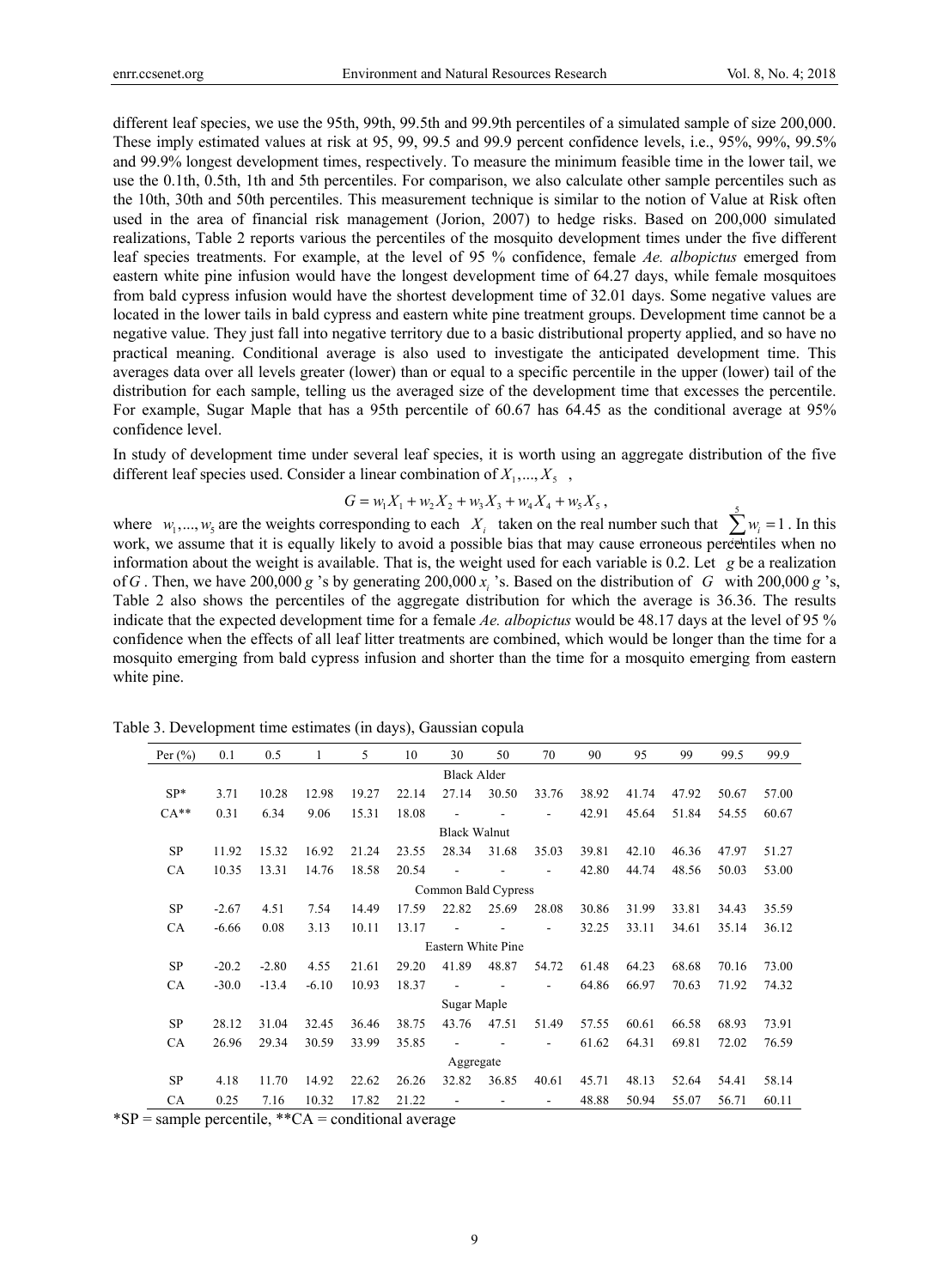We include the results from Gaussian copula which underestimates the effects of extreme events. The use of Gaussian copula will observe the consequence of ignoring heavy tails. The observed discrepancy of development time between the two copulas would demonstrate the importance of choosing appropriate dependence structure. Using Gaussian copula, Table 3 presents various the percentiles of the mosquito development times under the five different leaf species treatments from 200,000 simulated realizations. As expected, Gaussian copula generates lower development time at all percentile levels when compared to Student's t-copula. The same phenomena are observed for the conditional average case. These outcomes are reasonable due to the fact that Gaussian copula does not allow for extreme events to be dependent, while Student's t-copula has both lower and upper tail dependence and captures dependence between extreme events. From Table 3, the development time estimates with the assumption of Gaussian copula are likely to be underestimated. However, it appears that the difference between the two copulas is not significant. So, although there is a different impact of choice of copula, the impact of the extreme events on the development time seem to be modest.

## **5. Concluding Remarks**

Analyzing relationships between development time of *Ae. albopictus* and the effects of different types of leaf species treatment help us in developing mosquito control strategy such as determining a critical time and priority to treat mosquito habitats based on the information regarding surrounding vegetations. We used copula, as a major vehicle of drawing inferences about the development time, which fully captures the association structure of leaf litters on mosquito performance. An appropriately chosen copula model can delineate the effects of different leaf species treatments on development time of *Ae. albopictus*, and so help predict expected development time for the pest. For our data, Student's t-copula with 10 degrees of freedom was chosen as the best copula within the class of elliptical copulas. We also carried out some goodness-of-fit tests for the copula model. By performing Monte Carlo simulation, a large number of simulated development times are generated. From the simulated development time, we calculated the percentiles to determine expected development time of female *Ae. albopictus* under the five individual leaf species treatments, as well as the combination of them. We found that among different leaf species treatments, eastern white pine treatment would produce *Ae. albopictus* with the longest expected development time and bald cypress infusion would produce *Ae. albopictus* with the shortest development time at a given confidence level. Also, when all the effects of leaf infusion was combined, the expected development time would be longer than the time of mosquito under bald cypress treatment and shorter that the time of mosquito under eastern white pine treatment at a given confidence level. Our study also suggests some future research topics such as the use of other copulas. For example, Archimedean copulas address asymmetries, and the grouped t copula allows heterogeneity of data. The use of these copulas could be useful when a lack of fit in elliptical copulas is detected.

#### **Acknowledgement**

Any opinions, findings, conclusions, or recommendations expressed in this publication are those of the author(s) and do not necessarily reflect the view of the U.S. Department of Agriculture. Mention of trade names or commercial products in this publication is solely for the purpose of providing specific information and does not imply recommendation or endorsement by the U.S. Department of Agriculture. USDA is an equal opportunity provider and employer.

## **References**

- Alto, B. W., & Juliano, S. A. (2001). Temperature effects on the dynamics of *Aedes albopictus* (Diptera: Culicidae) populations in the laboratory. *J. Med. Entomol, 38*, 548-556.
- Alto, B. W., Lounibos, L. P., Higgs, S., & Juliano, S. A. (2005). Larval competition differentially affects arbovirus infection in *Aedes* mosquitoes. *Ecology, 86,* 3279-3288.
- Barrera, R. (1996). Competition and resistance to starvation in larvae of container-inhabiting *Aedes* mosquitoes. *Ecol. Entomol, 21*, 117-127.
- Breymann, W., Dias, A., & Embrechts P. (2003). Dependence Structures for Multivariate High-Frequency Data in Finance. *Quantitative Finance, 3,* 1-14.
- David, J. P., Delphine, R., Gerard, M., & Meyran, J. C. (2000). Larvicidal effect of a cell-wall fraction isolated from alder decaying leaves. *Journal of Chemical Ecology, 26*, 901-913.
- Deheuvels, P. (1978). Caracterisation complete des lois extremes multivariees et de la convergence des types extremes. *Publications de l'Institut de Statistique de l'Universite de Paris, 23,* 1-36.
- Demarta, S., & McNeil, A. (2005). The *t* Copula and Related Copulas. *International Statistical Review*, *73*, 111-129.
- Efron, B., & Tibshirani, R. (1993). *An Introduction to the Bootstrap*. Boca Raton, FL: Chapman & Hall/CRC.